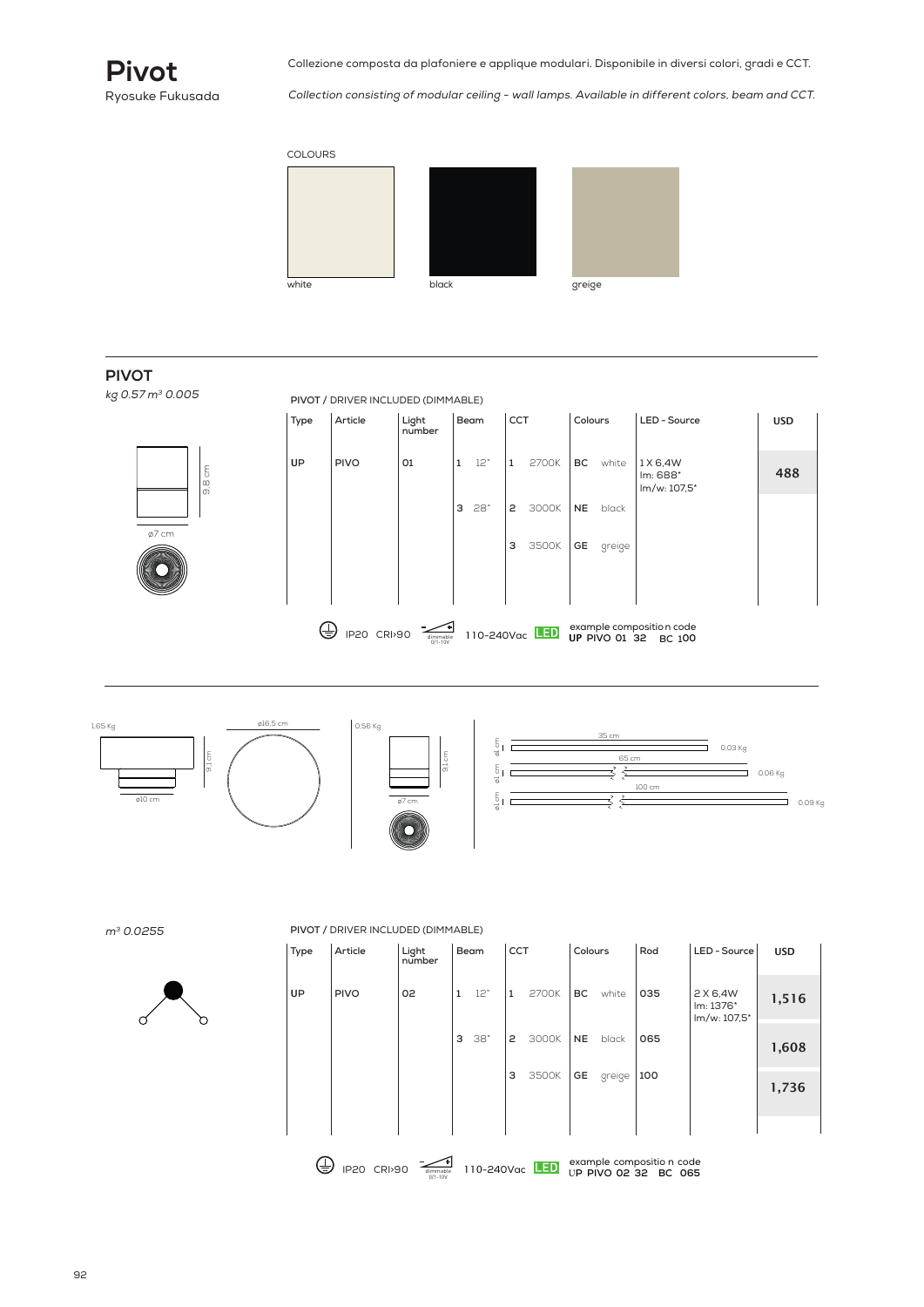

Collection consisting of modular ceiling - wall lamps. Available in different colors, beam and CCT

<sup>m</sup><sup>3</sup> 0.0255 **PIVOT /** DRIVER INCLUDED (DIMMABLE)



| Type | Article     | Light<br>number | Beam         |            | CCT |       | Colours   |        | Rod | LED - Source                          | <b>USD</b> |
|------|-------------|-----------------|--------------|------------|-----|-------|-----------|--------|-----|---------------------------------------|------------|
| UP   | <b>PIVO</b> | OЗ              | $\mathbf{1}$ | 12°        | 1   | 2700K | <b>BC</b> | white  | 035 | 3 X 6,4W<br>Im: 2064*<br>lm/w: 107,5* | 1,818      |
|      |             |                 | З            | $38^\circ$ | 2   | 3000K | <b>NE</b> | black  | 065 |                                       | 1,956      |
|      |             |                 |              |            | 3   | 3500K | GE        | greige | 100 |                                       | 2,148      |
|      |             |                 |              |            |     |       |           |        |     |                                       |            |



<sup>m</sup><sup>3</sup> 0.0255 **PIVOT /** DRIVER INCLUDED (DIMMABLE)

| Type | Article     | Light<br>number | Beam         |     |   | <b>CCT</b> |           | Colours      | Rod | LED - Source                          | <b>USD</b> |
|------|-------------|-----------------|--------------|-----|---|------------|-----------|--------------|-----|---------------------------------------|------------|
| UP   | <b>PIVO</b> | 04              | $\mathbf{1}$ | 12° | 1 | 2700K      | BC        | white        | 035 | 4 X 6,4W<br>lm: 2752*<br>lm/w: 107,5* | 2,120      |
|      |             |                 | З            | 38° | 2 | 3000K      | <b>NE</b> | black<br>065 |     | 2,304                                 |            |
|      |             |                 |              |     | з | 3500K      | GE        | greige       | 100 |                                       | 2,560      |
|      |             |                 |              |     |   |            |           |              |     |                                       |            |



<sup>m</sup><sup>3</sup> 0.0255 **PIVOT /** DRIVER INCLUDED (DIMMABLE)

| Type      | Article     | Light<br>number | Beam         |                | CCT |       | Colours   |        | Rod | LED - Source                          | <b>USD</b> |
|-----------|-------------|-----------------|--------------|----------------|-----|-------|-----------|--------|-----|---------------------------------------|------------|
| <b>UP</b> | <b>PIVO</b> | 05              | $\mathbf{1}$ | 12°            | 1   | 2700K | <b>BC</b> | white  | 035 | 5 X 6,4W<br>Im: 3440*<br>lm/w: 107,5* | 2,422      |
|           |             |                 |              | $3 \t38^\circ$ | 2   | 3000K | <b>NE</b> | black  | 065 |                                       | 2,652      |
|           |             |                 |              |                | з   | 3500K | GE        | greige | 100 |                                       | 2,972      |
|           |             |                 |              |                |     |       |           |        |     |                                       |            |

m<sup>3</sup> 0.0255



| PIVOT / DRIVER INCLUDED (DIMIMABLE) |             |                 |      |     |              |       |           |        |     |                                       |            |  |
|-------------------------------------|-------------|-----------------|------|-----|--------------|-------|-----------|--------|-----|---------------------------------------|------------|--|
| Type                                | Article     | Light<br>number | Beam |     | <b>CCT</b>   |       | Colours   |        | Rod | LED - Source                          | <b>USD</b> |  |
| UP                                  | <b>PIVO</b> | 06              | 1    | 12° | $\mathbf{1}$ | 2700K | ВC        | white  | 035 | 6 X 6,4W<br>lm: 4128*<br>lm/w: 107,5* | 3,068      |  |
|                                     |             |                 | З    | 38° | 2            | 3000K | <b>NE</b> | black  | 065 |                                       | 3,344      |  |
|                                     |             |                 |      |     | з            | 3500K | GE        | greige | 100 |                                       | 3,728      |  |
|                                     |             |                 |      |     |              |       |           |        |     |                                       |            |  |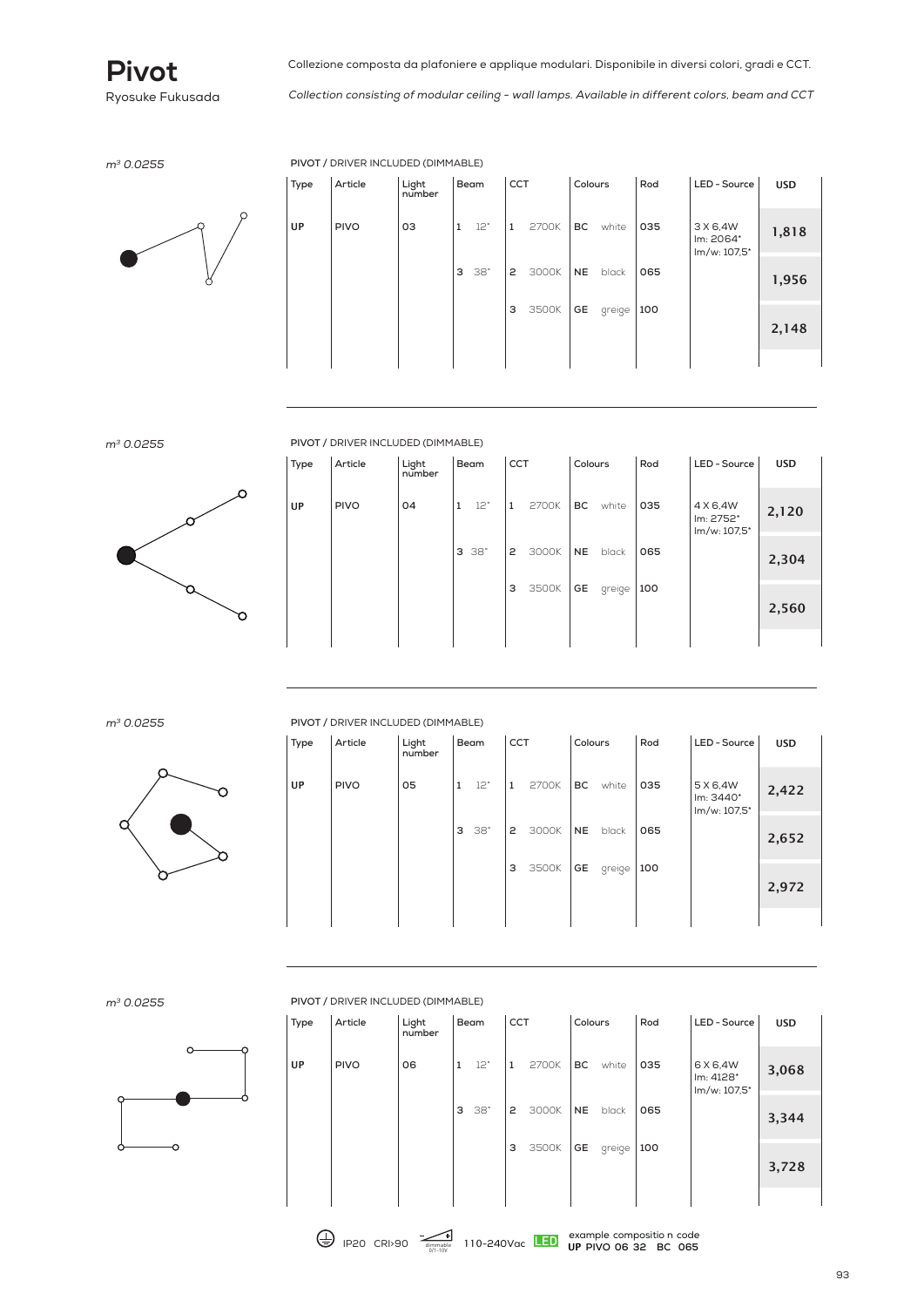

Collection consisting of modular ceiling - wall lamps. Available in different colors, beam and CCT

<sup>m</sup><sup>3</sup> 0.0255 **PIVOT /** DRIVER INCLUDED (DIMMABLE)



| Type | Article     | Light<br>number | Beam         |     | <b>CCT</b> |       | Colours   |        | Rod | LED - Source                          | <b>USD</b> |
|------|-------------|-----------------|--------------|-----|------------|-------|-----------|--------|-----|---------------------------------------|------------|
| UP   | <b>PIVO</b> | 07              | $\mathbf{1}$ | 12° | 1          | 2700K | <b>BC</b> | white  | 035 | 7 X 6,4W<br>Im: 4816*<br>lm/w: 107,5* | 3,370      |
|      |             |                 | З            | 38° | 2          | 3000K | <b>NE</b> | black  | 065 |                                       | 3,692      |
|      |             |                 |              |     | з          | 3500K | GE        | greige | 100 |                                       | 4,140      |
|      |             |                 |              |     |            |       |           |        |     |                                       |            |



<sup>m</sup><sup>3</sup> 0.0255 **PIVOT /** DRIVER INCLUDED (DIMMABLE)

| Type | Article     | Light<br>number | <b>CCT</b><br>Beam |     |   | Colours |           | Rod    | LED - Source | <b>USD</b>                            |       |
|------|-------------|-----------------|--------------------|-----|---|---------|-----------|--------|--------------|---------------------------------------|-------|
| UP   | <b>PIVO</b> | 08              | $\mathbf{1}$       | 12° | 1 | 2700K   | <b>BC</b> | white  | 035          | 8 X 6,4W<br>Im: 5504*<br>lm/w: 107,5* | 3,672 |
|      |             |                 | З                  | 38° | 2 | 3000K   | <b>NE</b> | black  | 065          |                                       | 4,040 |
|      |             |                 |                    |     | з | 3500K   | GE        | greige | 100          |                                       | 4,552 |
|      |             |                 |                    |     |   |         |           |        |              |                                       |       |



<sup>m</sup><sup>3</sup> 0.0255 **PIVOT /** DRIVER INCLUDED (DIMMABLE)

| Type      | Article     | Light<br>number |              | Beam |   | <b>CCT</b> |           | Colours | Rod | LED - Source                          | <b>USD</b> |
|-----------|-------------|-----------------|--------------|------|---|------------|-----------|---------|-----|---------------------------------------|------------|
| <b>UP</b> | <b>PIVO</b> | 09              | $\mathbf{1}$ | 12°  | 1 | 2700K      | <b>BC</b> | white   | 035 | 9 X 6,4W<br>Im: 6192*<br>lm/w: 107,5* | 3,974      |
|           |             |                 | З            | 38°  | 2 | 3000K      | <b>NE</b> | black   | 065 |                                       | 4,388      |
|           |             |                 |              |      | з | 3500K      | GE        | greige  | 100 |                                       | 4,964      |
|           |             |                 |              |      |   |            |           |         |     |                                       |            |

m<sup>3</sup> 0.0255 **PIVOT** 



|      | FIVOT / DINIVENTIVOLODED (DIFIFIADEL) |                 |              |     |              |                |           |                      |                                     |                                        |            |  |  |  |
|------|---------------------------------------|-----------------|--------------|-----|--------------|----------------|-----------|----------------------|-------------------------------------|----------------------------------------|------------|--|--|--|
| Type | Article                               | Light<br>number | Beam         |     | <b>CCT</b>   |                | Colours   |                      | Rod                                 | LED - Source                           | <b>USD</b> |  |  |  |
| UP   | <b>PIVO</b>                           | 10              | $\mathbf{1}$ | 12° | $\mathbf{1}$ | 2700K          | BC        | white                | 035                                 | 10 X 6,4W<br>Im: 6880*<br>lm/w: 107,5* | 4,276      |  |  |  |
|      |                                       |                 | З            | 38° | 2            | 3000K          | <b>NE</b> | black                | 065                                 |                                        | 4,736      |  |  |  |
|      |                                       |                 |              |     | з            | 3500K          | GE        | greige               | 100                                 |                                        | 5,376      |  |  |  |
| ≂    | <b>IP20</b><br><b>CRI&gt;90</b>       | dimmable        |              |     |              | 110-240Vac LED |           | <b>UP PIVO 09 32</b> | example compositio n code<br>BC 065 |                                        |            |  |  |  |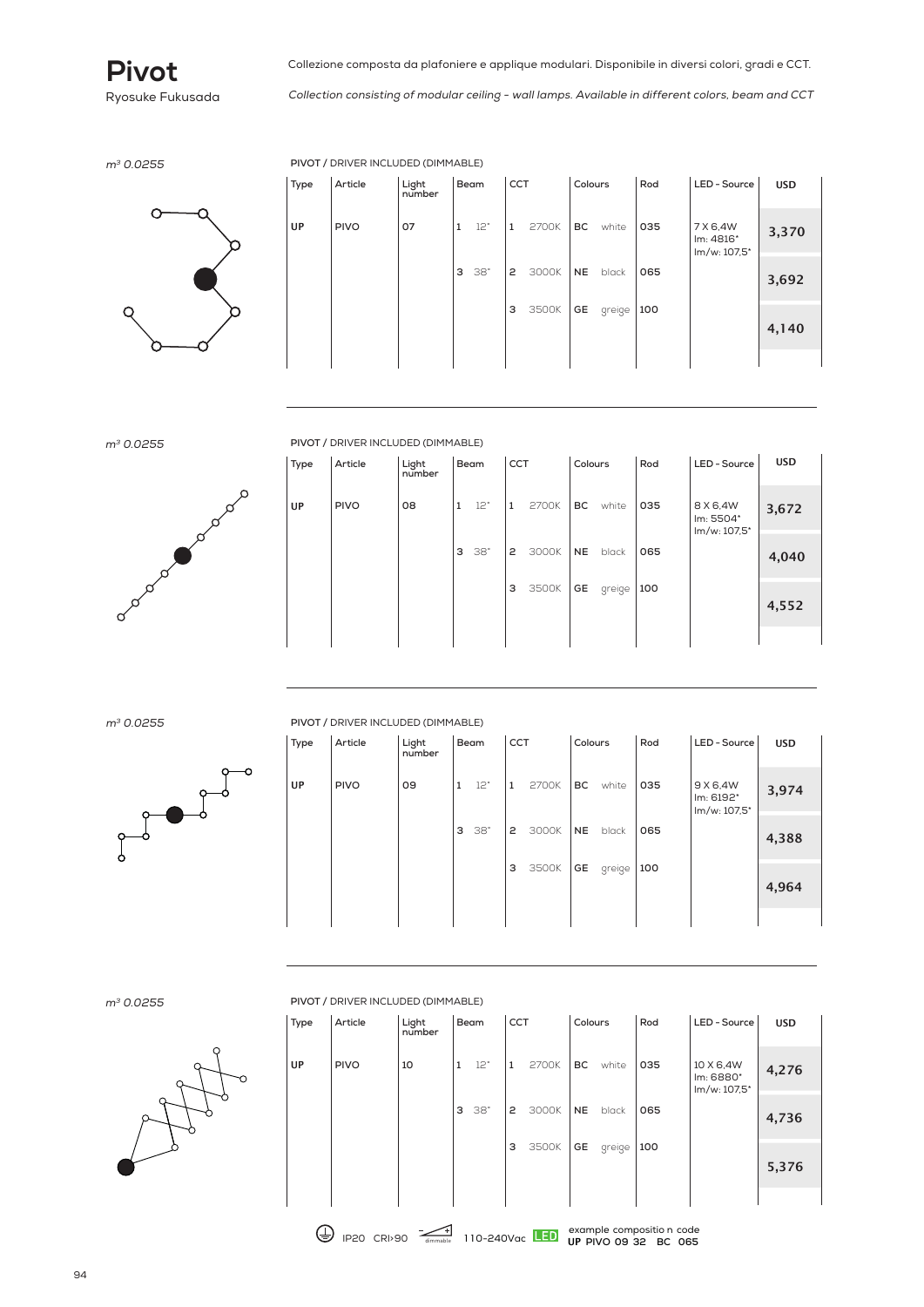## **Accessories**

#### **CANOPY**

#### kg 1.25



#### **CANOPY WITH SPINNING DEVICES /** DRIVER NOT INCLUDED

| Code               | Colours            |    | <b>USD</b> |
|--------------------|--------------------|----|------------|
| <b>ROSONEPIVOT</b> | white<br>BC.       | XX | 568        |
|                    | <b>NE</b><br>black |    | 568        |
|                    | GE<br>greige       |    | 624        |

example composition code **ROSONEPIVOT BC XX** 

**SPOTLIGHT SATELLITE /** DRIVER NOT INCLUDED

### **SPOTLIGHT**

#### kg 0.574



9,1 cm

| ode | Beam | <sub>CCT</sub> | Colou |
|-----|------|----------------|-------|

| Code                                                                | Beam                | <b>CCT</b>                               | Colours            | LED - Source                     | <b>USD</b> |
|---------------------------------------------------------------------|---------------------|------------------------------------------|--------------------|----------------------------------|------------|
| <b>SATELLPIVOT</b>                                                  | 12°<br>$\mathbf{1}$ | 2700K<br>1                               | BC.<br>white       | 1X 6,4W lm: 688*<br>lm/w: 107.5* | 488        |
|                                                                     | $28^\circ$<br>3     | 3000K*<br>$\mathsf{P}$                   | <b>NE</b><br>black |                                  | 488        |
|                                                                     |                     | 3<br>3500K                               | GE<br>greige       |                                  | 536        |
| ⟨II)<br><b>CRI90</b><br>example composition code SATELLPIVOT 1 1 BC |                     | LED 700mA - 9,2 Vdc ~688 lm* 107,5 lm/W* |                    |                                  |            |

**PENDANTS**

kg 0.240



| Code | Colours |
|------|---------|
|      |         |

| Colours   |        | <b>USD</b> |
|-----------|--------|------------|
| <b>BC</b> | white  | 138        |
| <b>NE</b> | black  | 138        |
| GE        | greige | 152        |

example composition code **PENDANTSATELL BC**

**PENDANTS SATELLITE /** DRIVER NOT INCLUDED

#### **ROD 35 CM** - 14"

#### **PIVOT / ROD 35 cm**

**PENDANTSATELL** 

| kg 0.38                        | Code        | Colours            |    | <b>USD</b> |
|--------------------------------|-------------|--------------------|----|------------|
| 35 cm                          | KITPIVOT035 | ВC<br>white        | XX | 58         |
| $\overline{\phantom{0}}$<br>O, |             | black<br><b>NE</b> |    | 58         |
|                                |             | GE<br>greige       |    | 64         |

example composition code **KITPIVOT035 BC XX** 

#### **ROD 65 CM** - 25"

#### **PIVOT / ROD 65 cm**

| kg 0.68 | Code        | Colours            |    | <b>USD</b> |
|---------|-------------|--------------------|----|------------|
| 65 cm   | KITPIVOT065 | BC<br>white        | XX | 104        |
| -<br>n. |             | black<br><b>NE</b> |    | 104        |
|         |             | GE<br>greige       |    | 114        |

example composition code **KITPIVOT065 BC XX**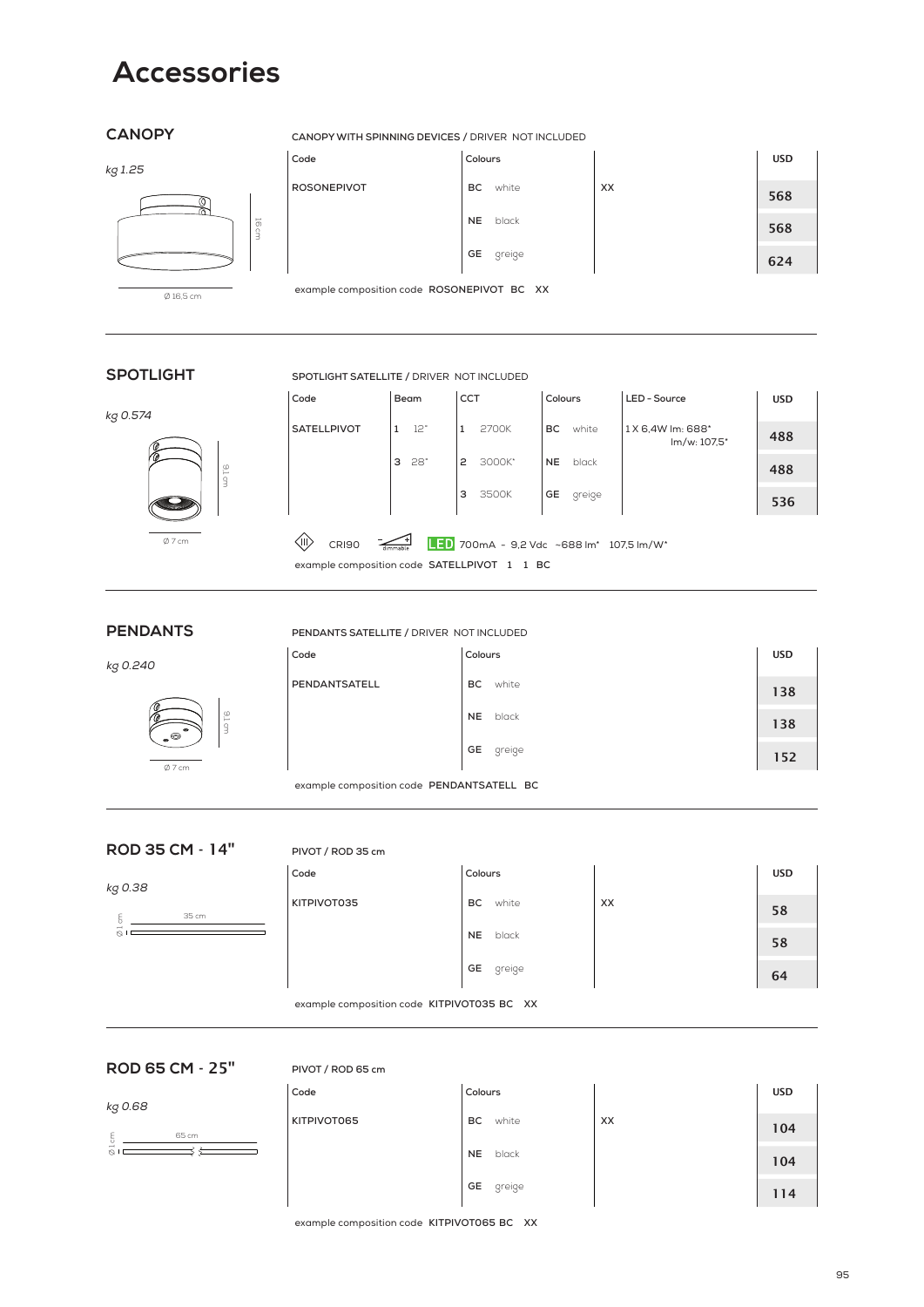## **Pivot Accessori / Accessories**

**Code Colours**

#### **ROD 100 CM**

**PIVOT / ROD 100 cm**

 $K$ <sup>T</sup>PIVOT100

kg 1.00

| c<br>c | сm<br>____ |
|--------|------------|
|        |            |

| Colours   |          |    | <b>USD</b> |
|-----------|----------|----|------------|
| <b>BC</b> | white    | XX | 168        |
|           | NE black |    | 168        |
| GE        | greige   |    | 184        |

example composition code **KITPIVOT100 BC XX** 

#### **JUNCTION KIT**

## **PIVOT / JUNCTION KIT**



| Code                 | Colours   |        | <b>USD</b> |
|----------------------|-----------|--------|------------|
| <b>KITJUNCTIPPIV</b> | BC.       | white  | <b>TBC</b> |
|                      | <b>NE</b> | black  |            |
|                      | GE        | greige |            |

example composition code **KITJUNCTIPPIV BC**

**JUNCTION KIT**



2,2 cm 7,9 cm

2,2 cm

7,9 cm

#### **PIVOT / JUNCTION KIT**

| Code          | Colours      | <b>USD</b> |
|---------------|--------------|------------|
| KITJUNCTIGPIV | BC.<br>white | <b>TBC</b> |
|               | NE black     |            |
|               | GE<br>greige |            |

example composition code **KITJUNCTIGPIV BC**

## **D**RIVER

12,4 cm

#### **DRIVER 700mA DIMMABLE 1 - 10V & PUSH**

| Code                                   | Product                         | W Max | Input                | Output                   | Weight       | <b>USD</b> |  |
|----------------------------------------|---------------------------------|-------|----------------------|--------------------------|--------------|------------|--|
|                                        |                                 |       |                      |                          |              |            |  |
| UCEDLTC00128                           | Dimmable<br>$0/1 - 10V$<br>Push | 37    | 110-240V<br>50-60 Hz | 700mA constant<br>53 Vdc | net kg 0,215 | 344        |  |
| <b>IP20</b><br>dimmable<br>$0/1 - 10V$ |                                 |       |                      |                          |              |            |  |